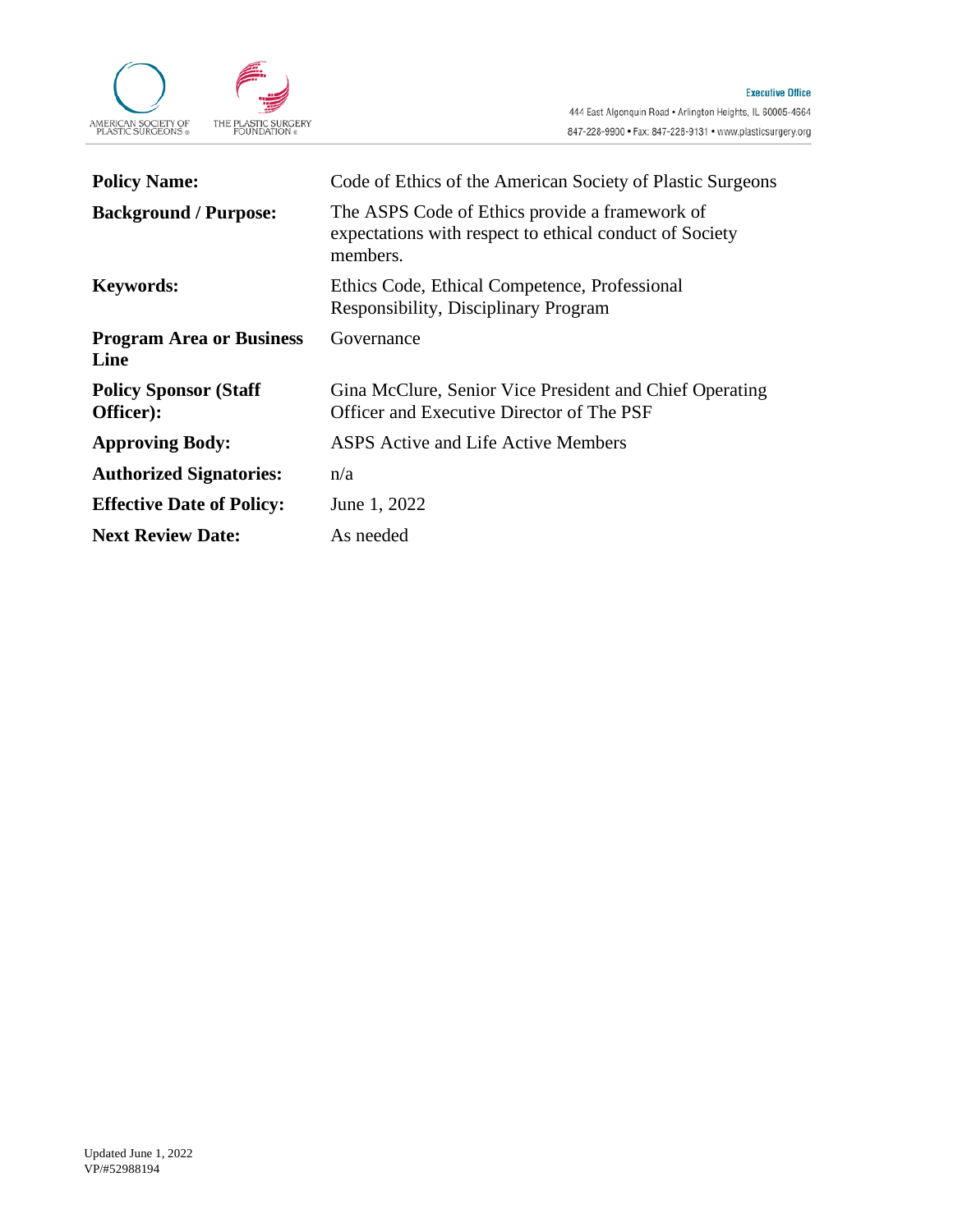# **CODE OF ETHICS OF THE AMERICAN SOCIETY OF PLASTIC SURGEONS**

(PLEASE NOTE: All complaints regarding possible ethical misconduct must be in writing via the online form available at [www.plasticsurgery.org/Ethics.](http://www.plasticsurgery.org/Ethics) Questions may be directed to [EthicsComplaints@plasticsurgery.org](mailto:EthicsComplaints@plasticsurgery.org) or ASPS Ethics Committee, 444 East Algonquin Road, Arlington Heights, IL 60005.)

## **PREAMBLE**

As stated in its Bylaws, the American Society of Plastic Surgeons (ASPS) is organized:

To benefit humanity by advancing the art and science of plastic and reconstructive surgery; to promote the highest standard of professional skill and competence among plastic surgeons; to promote the exchange of information among plastic surgeons; to promote the highest standard of personal and professional conduct among plastic surgeons and other Members; to provide the public with information about the scientific progress in plastic and reconstructive surgery; to promote the purpose and effectiveness of plastic surgeons as is consistent with the public interest.

Membership in ASPS is granted to those surgeons who are competent practitioners of the art and science of plastic surgery. Competence in plastic surgery involves attainment and maintenance of high standards of medical and ethical conduct. Medical competence is fostered by successful completion of the examinations of the American Board of Plastic Surgery, The Royal College of Physicians and Surgeons in Canada and/or the Corporation Professionelle des Médecins du Québec. Ethical competence is fostered by the adoption and enforcement of a Code of Ethics, adherence to which is prerequisite for admission to and maintenance of membership in ASPS. Members are expected to act in accord with the General and Specific Principles of the Code of Ethics of ASPS in all their contacts with patients, peers and the general public. Further, Members are individually responsible and accountable for their actions and words, as well as the use of their names, by any individual or entity. Members shall be subject to disciplinary action, including expulsion, for violation of any of the General or Specific Principles of this Code.

Section 1: General Principles

- I. The principal objective of the medical profession is to render services to humanity with full respect for human dignity. Members should merit the confidence of patients entrusted to their care, rendering to each a full measure of service and devotion.
- II. Members should strive continually to improve medical knowledge and skill, and make available to their patients and colleagues the benefits of their professional achievements. Members have an affirmative duty to disclose new medical advances to patients and colleagues.
- III. Members should practice a method of healing founded on a scientific basis, and should not voluntarily associate professionally with anyone who violates this principle.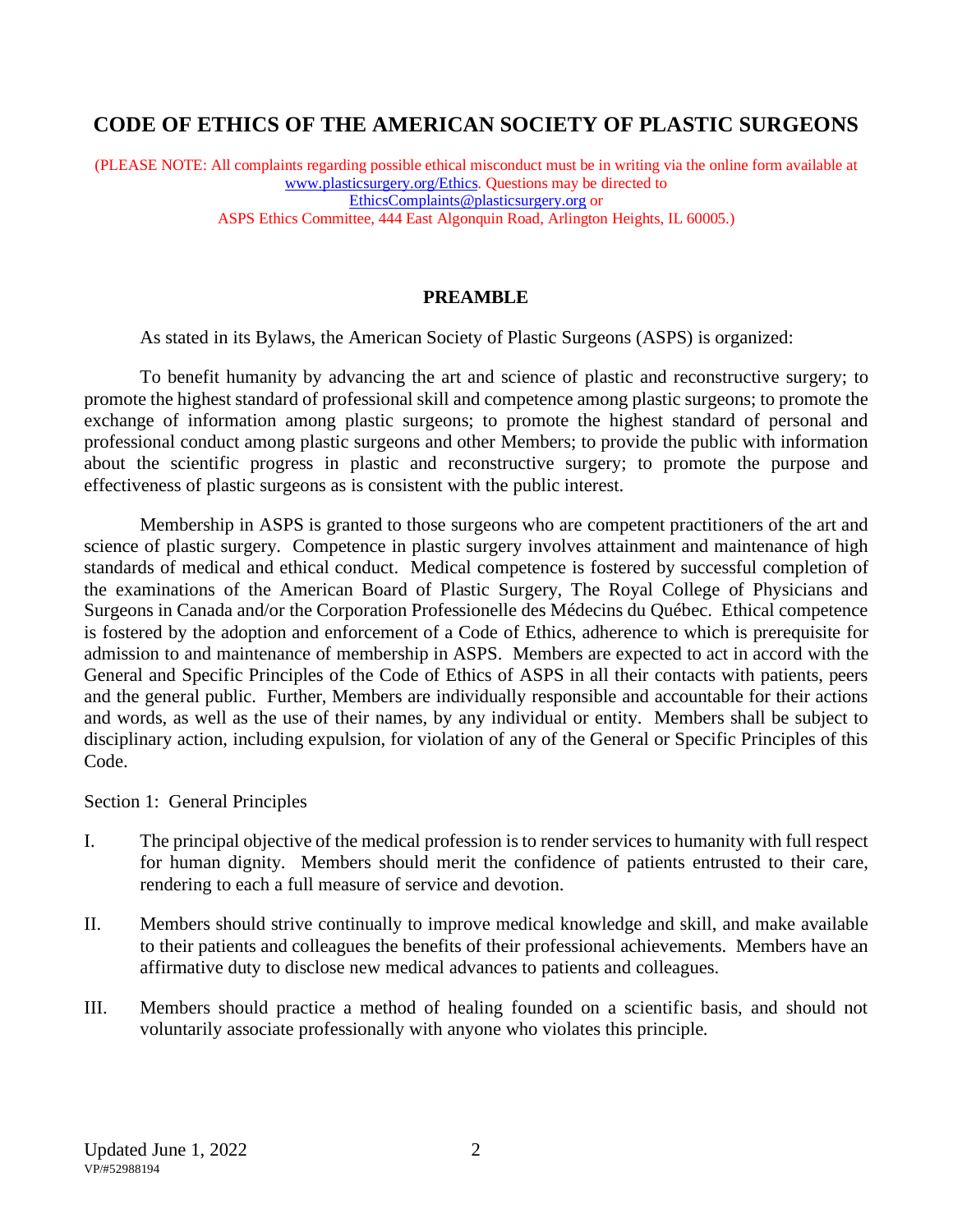- IV. Members should observe all laws, uphold the dignity and honor of the profession, and accept its self-imposed disciplines. They should expose, without hesitation, illegal or unethical conduct of fellow Members of the profession.
- V. Members may choose whom to serve. In emergency situations, however, Members should render service to the best of their ability. Having undertaken the care of a patient, a Member may not neglect the patient; and until the patient has been discharged, a Member may discontinue services only after giving adequate notice.
- VI. Members should provide services under the terms and conditions which permit the free and complete exercise of sound medical judgment and skill.
- VII. A Member should seek consultation upon request, in doubtful or difficult cases or whenever it appears that the quality of medical service may be enhanced thereby.
- VIII. A Member may not reveal a patient's confidence, any observed characteristics of the patient, or any information obtained from the patient in a professional capacity, without such patient's consent or unless required to do so by law or unless it becomes necessary in order to protect the welfare of the patient or of the community.
- IX. The honored ideals of the medical profession imply that the responsibilities of the Member extend not only to the patient, but also to society. Activities, which have the purpose of improving both the health and well-being of the patient and the community, deserve the interest and participation of the Member.
- X. To assist the public in obtaining medical services, Members are permitted to make known their services through advertising. Advertising, however, entails the risk that the Member may employ practices that are false, fraudulent, deceptive, or misleading. Regulation is, therefore, necessary and in the public interest. Subsection II of the Specific Principles permits public dissemination of truthful information about medical services, while prohibiting false, fraudulent, deceptive or misleading communications, and restricting direct solicitation.
- XI. In their public and private communications with or concerning patients and colleagues made in a professional capacity or environment, Members shall strive to use accurate and respectful language and images.

Section 2: Specific Principles

- I. Each Member may be subject to disciplinary action, including expulsion, if:
	- A. The Member's right to practice medicine is limited, suspended, terminated, or otherwise affected in any state, province, or country for violation of a medical practice act or other statute or governmental regulation or the Member is disciplined by any medical licensing authority. Disciplinary action may be stayed pending final resolution of proceedings by the medical licensing authority; provided, however, the Member must provide ASPS with periodic status updates on such proceedings, not less than once every six (6) months until such proceedings conclude (including all appeals).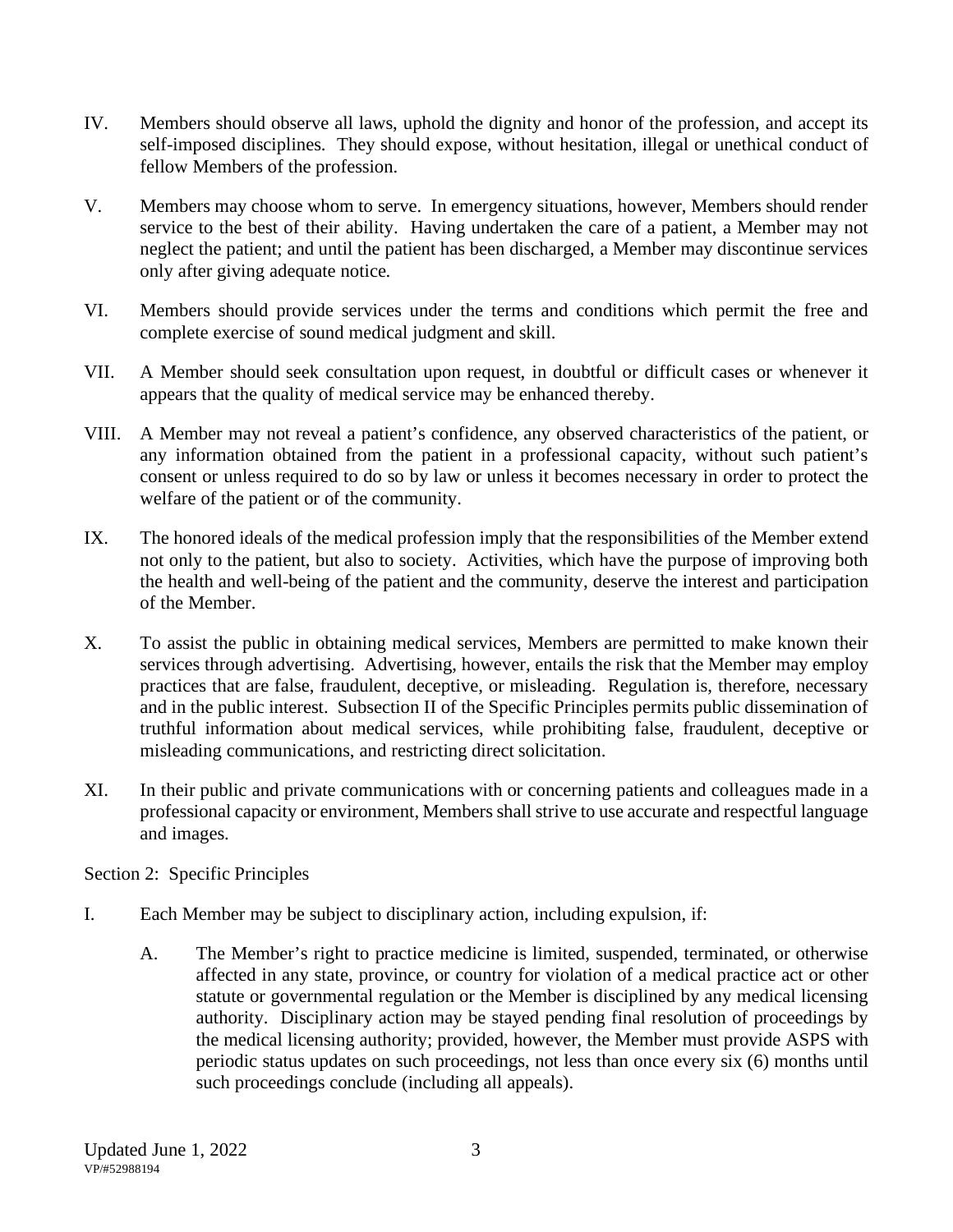- B. The Member's certification by a board recognized by the American Board of Plastic Surgery, The Royal College of Physicians and Surgeons in Canada and/or the Corporation Professionelle des Médecins du Québec is placed on probation, suspended, terminated, or otherwise affected. Disciplinary action may be stayed pending final resolution of proceedings by the applicable certifying body; provided, however, the Member must provide ASPS with periodic status updates on such proceedings, not less than once every six (6) months until such proceedings conclude (including all appeals).
- C. The Member fails to (i) inform ASPS that the member's right to practice medicine has been limited, suspended, terminated, or otherwise affected in any state, province, or country for violation of a medical practice act, other statute or governmental regulation or, the Member has been disciplined by any medical licensing authority, (ii) inform ASPS that the Member's certification by the American Board of Plastic Surgery, The Royal College of Physicians and Surgeons in Canada and/or the Corporation Professionelle des Médecins du Québec is placed on probation, suspended, terminated, or otherwise affected; or (iii) provide the periodic status updates on such proceeding as required by Section 2, Article I(A) and Section 2, Article I(B). above.
- D. The Member is convicted of (or pleads guilty to) a felony or any crime relating to or arising out of the practice of medicine or involving moral turpitude.
- E. The Member engages in sexual misconduct in the practice of medicine.
- F. The Member is involved in improper financial dealings including, but not limited to:
	- 1. Dividing a fee for medical service with another person licensed to practice medicine who is not a partner or associate of his or hers, unless
		- (a) The patient consents to employment of the other person licensed to practice medicine under a full disclosure that a division of fees will be made; and
		- (b) A division is made in proportion to the services actually performed and responsibility assigned to each; and
		- (c) The total fee charged by all persons licensed to practice medicine is not increased solely by reason of provision for the division of fees.
	- 2. Payment and/or acceptance of rebates or referral fees to or from any person, including agents and employees of the member, in exchange for the referral of patients. Nothing in this Principle shall be construed to prohibit a Member from participating in a referral service, in which the member's paid participation is disclosed, where permitted by state law.
	- 3. Charging exorbitant fees, particularly of a non-contractual nature (e.g., emergency care). Fees, whether for professional fees or associated with the use facilities owned in whole or in part by the Member, are exorbitant when they are wholly disproportionate to the services rendered and care provided. The reasonableness of fees depends upon the novelty and difficulty of the procedures involved; the skill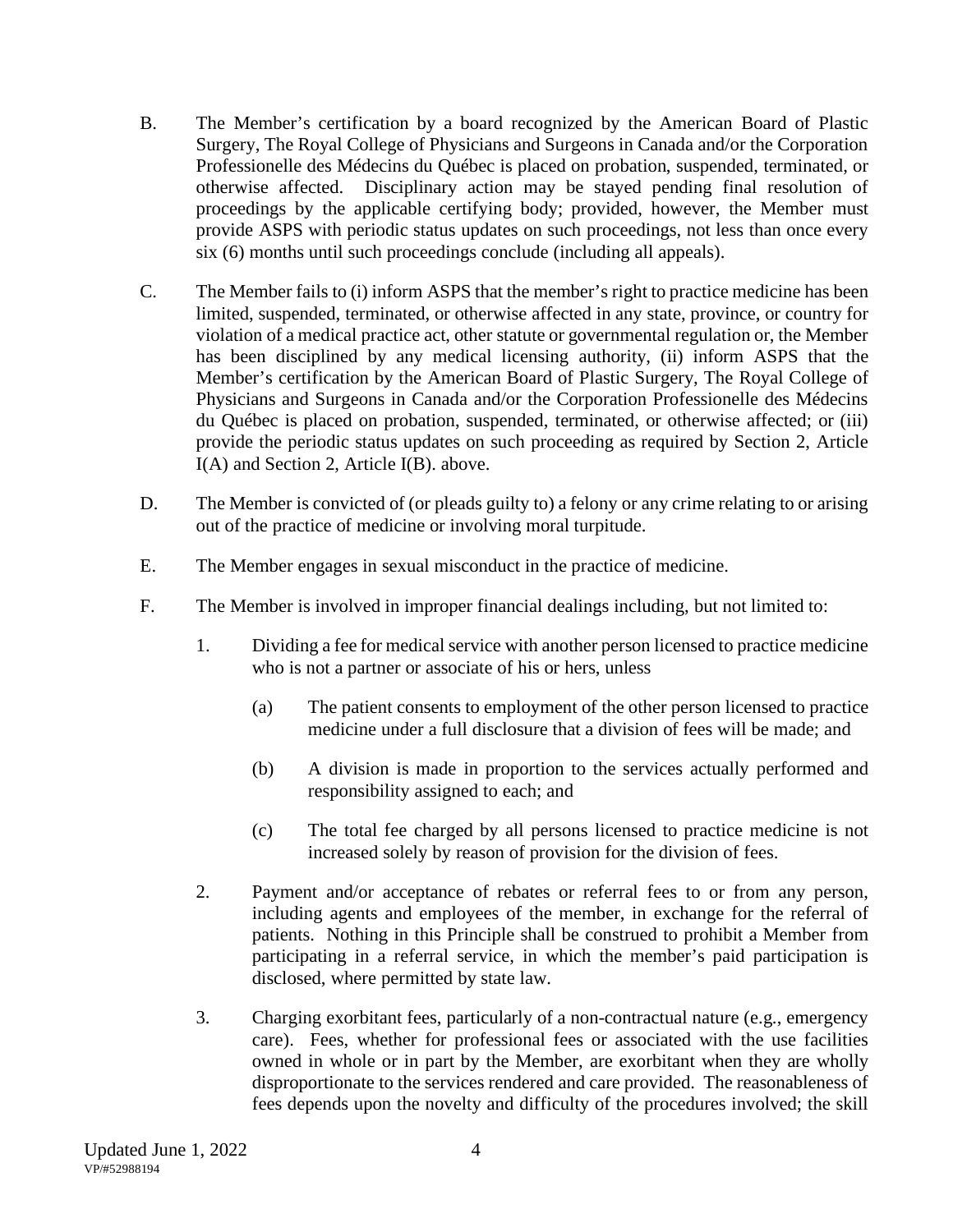required to provide proper care; the time and labor required; the fee charged for similar services by similarly situated peers; and whether or not the patient had agreed in advance to the fee. Members are responsible for ensuring the reasonableness and appropriateness of fees charged to patients and payors on such Member's behalf either directly or through third party billing services.

- 4. Except in instances of emergencies or urgent and life threatening disease or injury, nothing in this Principle shall be construed to prohibit a Member from requiring prepayment of professional fees for all elective surgical operations.
- 5. Nothing contained in this provision shall be construed to limit price competition among Members.
- G. The Member uses, participates in or promotes the use of any form of public communication (as defined in Glossary to the Code) or private communication (as defined in the Glossary to the Code) containing a false, fraudulent, deceptive, or misleading statement or claim, including a statement or claim which:
	- 1. Contains a misrepresentation of fact, or fails to state any fact that is necessary to make the statement not deceptive or misleading, when considered as a whole.
	- 2. Omits facts or information of which the public ought to reasonably be informed before selecting a qualified plastic surgeon.
	- 3. Contains photographs, images, or facsimiles of persons that falsely or deceptively portray a physical or medical condition, injury, disease, including obesity, or recovery of relief therefrom.
	- 4. Contains photographs, images, or facsimiles of persons who have received the services advertised, but who have experienced results that are not typical of the results obtained by the average patient, without clearly and noticeably disclosing that fact.
	- 5. Contains photographs, images, or facsimiles of persons before and after receiving services, which use different light, poses, or photographic techniques to misrepresent the results achieved by the individual.
	- 6. Contains a testimonial or endorsement pertaining to the quality of the member's medical care if the experience of the endorser does not represent the typical experience of other patients or if, due to the infrequency and/or complexity of such care, results in other cases cannot be predicted with any degree of accuracy.
	- 7. Contains a testimonial or endorsement pertaining to the quality of the member's medical care or the member's qualifications if the endorser has been compensated by the Member or a third party retained by the Member for making such testimonial or endorsement.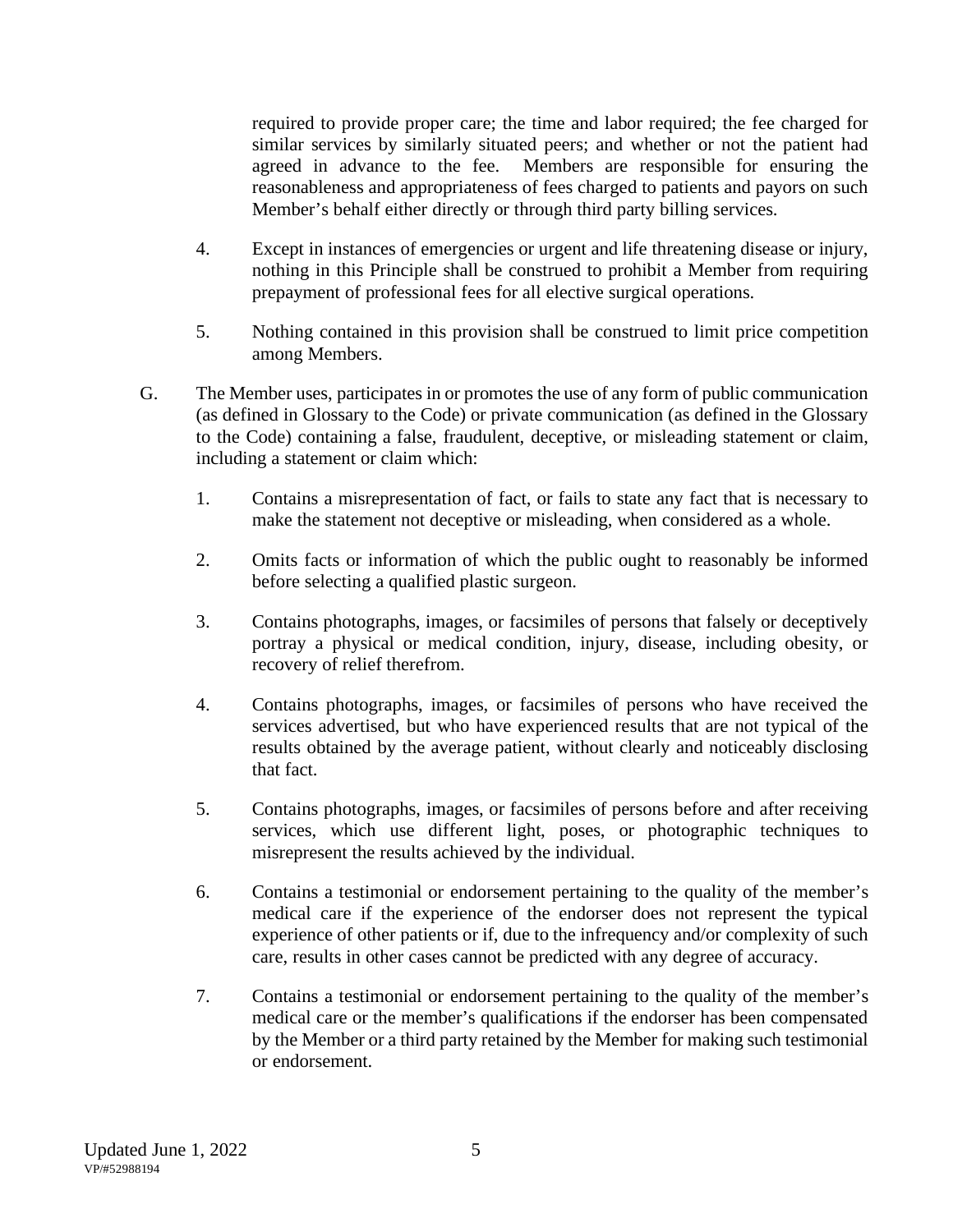- 8. Is intended or is likely to create false or unjustified expectations of favorable results.
- 9. Contains a representation or statement of opinion as to the superior quality of professional services which is not susceptible to verification by the public or contains a statement representing that the Member possesses skills or provides services superior to those of other physicians with similar training unless such representation can be factually substantiated.
- 10. Appeals primarily to a layperson's fears, anxieties, or emotional vulnerabilities.
- 11. Contains, in reference to any matter material to a patient's decision to utilize a member's services, a representation of fact or implication that is likely to cause an ordinary prudent person to misunderstand or be deceived, or fails to contain reasonable warnings or disclosures necessary to make a representation or implication not deceptive.
- 12. Contains a guarantee that satisfaction or a cure will result from the performance of the member's services.
- 13. States or implies that a Member is a board-certified specialist unless the Member is certified by a board recognized by the American Board of Medical Specialties, The Royal College of Physicians and Surgeons in Canada and/or the Corporation Professionelle des Médecins du Québec.
- 14. Is not identified as a paid advertisement or solicitation unless it is apparent from the context that it is a paid advertisement or solicitation.
- 15. Is intended or is likely to attract patients by use of exaggerated claims.
- H. The Member performs an unjustified surgical operation or a surgical operation that is not calculated to improve or benefit the patient.
- I. The Member performs a surgical operation or operations (except on patients whose chances of recovery would be prejudiced by removal to another hospital) under circumstances in which the responsibility for diagnosis or care of the patient is delegated to another who is not qualified to undertake it.
- J. The Member participates in a charity raffle, fund raising event, contest or other promotion in which the prize is any procedure, or an integral component of a procedure (e.g. breast implants), as defined in the Glossary to the Code.
- K. The Member seeks or obtains a patent for any invention or discovery of a method or process for performing a surgical procedure or employs trade secrets, confidentiality agreements or other methods to limit the availability of medical procedures and the dissemination of medical knowledge.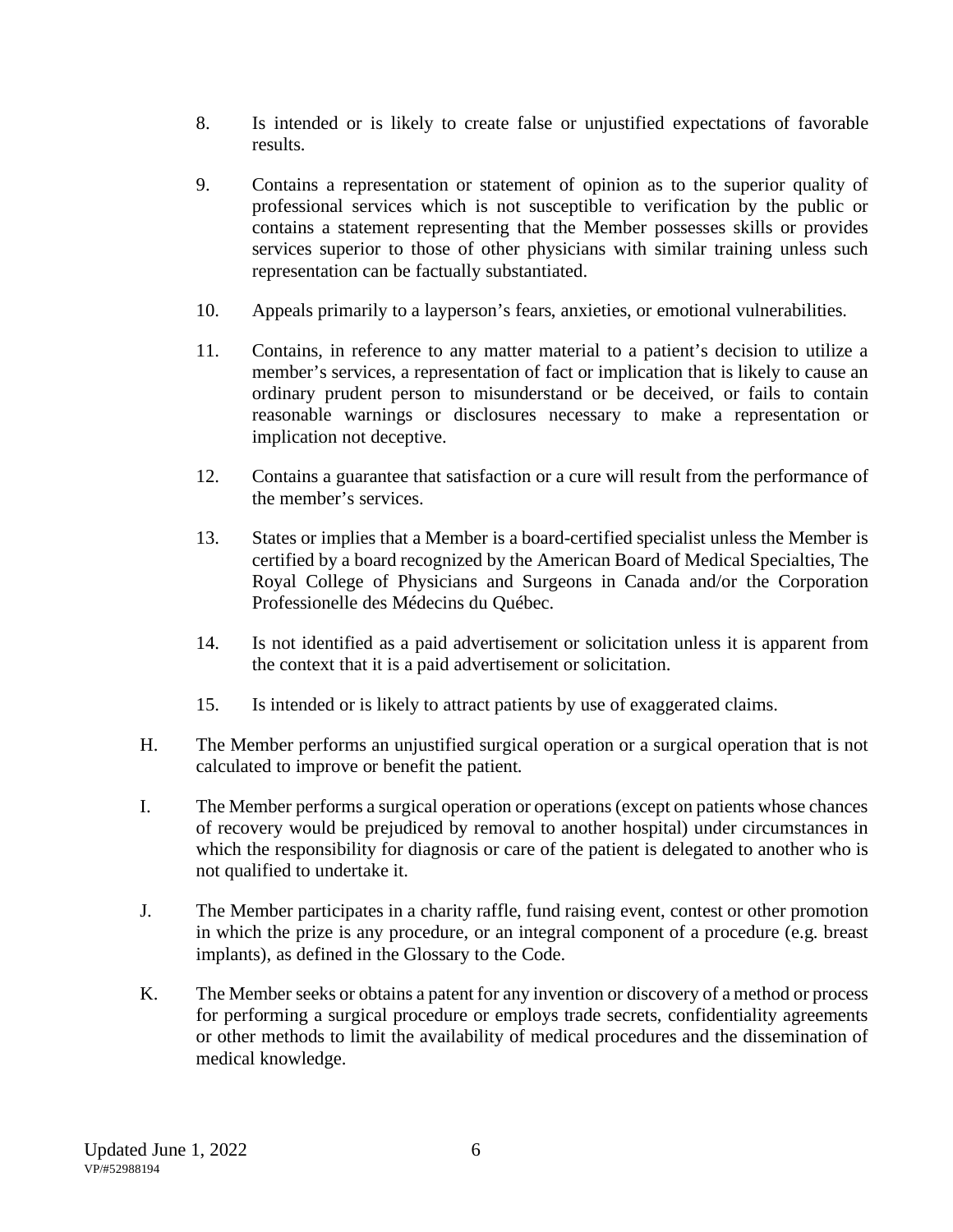- L. The Member engages in unprofessional conduct in violation of the General Principles of the Code.
- II. Advertising
	- A. Subject to the limitations of Section 2, Article I(G), a Member may advertise, including advertising through public communications media (as defined in the Glossary of the Code).
	- B. A Member shall not compensate or give anything of value directly or indirectly to a representative of the press, radio, television, or other public communication media in anticipation of or return for recommending the member's services. A Member shall approve all advertisements before dissemination or transmission, and shall retain a copy or record of all such advertisements in their entirety for one year after its dissemination. A Member shall be held personally responsible for any violation of the Code of Ethics incurred by a public relations, advertising or similar firm which he or she retains, or any entity that advertises on the member's behalf.
	- C. A Member may use photographs of models in his or her advertisements or other promotional materials. If photographs of models who have not received the services advertised are displayed in a manner that would suggest the model received the services advertised, the advertisement or other promotional material shall clearly and conspicuously state that the model has not received the advertised services.
- III. Solicitation
	- A. A Member shall refrain from engaging in systematic verbal solicitation (as defined in the Glossary of the Code) of patients in person, by telephone, or through agents.
	- B. A Member shall not initiate contact with a prospective patient knowing that the physical, emotional, or mental state or degree of education of the person solicited is such that the person could not exercise reasonable judgment in employing a member.
	- C. A Member who has given unsolicited, in-person advice to a layperson that the individual should have medical or health care shall not accept employment resulting from that advice if:
		- 1. The advice embodies or implies a statement or claim that is false, fraudulent, deceptive or misleading within the meaning of Section 2, Article I(G)
		- 2. The advice involves the use by the Member of undue influence, coercion, duress, harassment, intimidation, unwarranted promises of benefits, over-persuasion, overreaching, or pressure for immediate response.
		- 3. The Member has been given notice that the individual non-patient does not want to receive a communication from the member.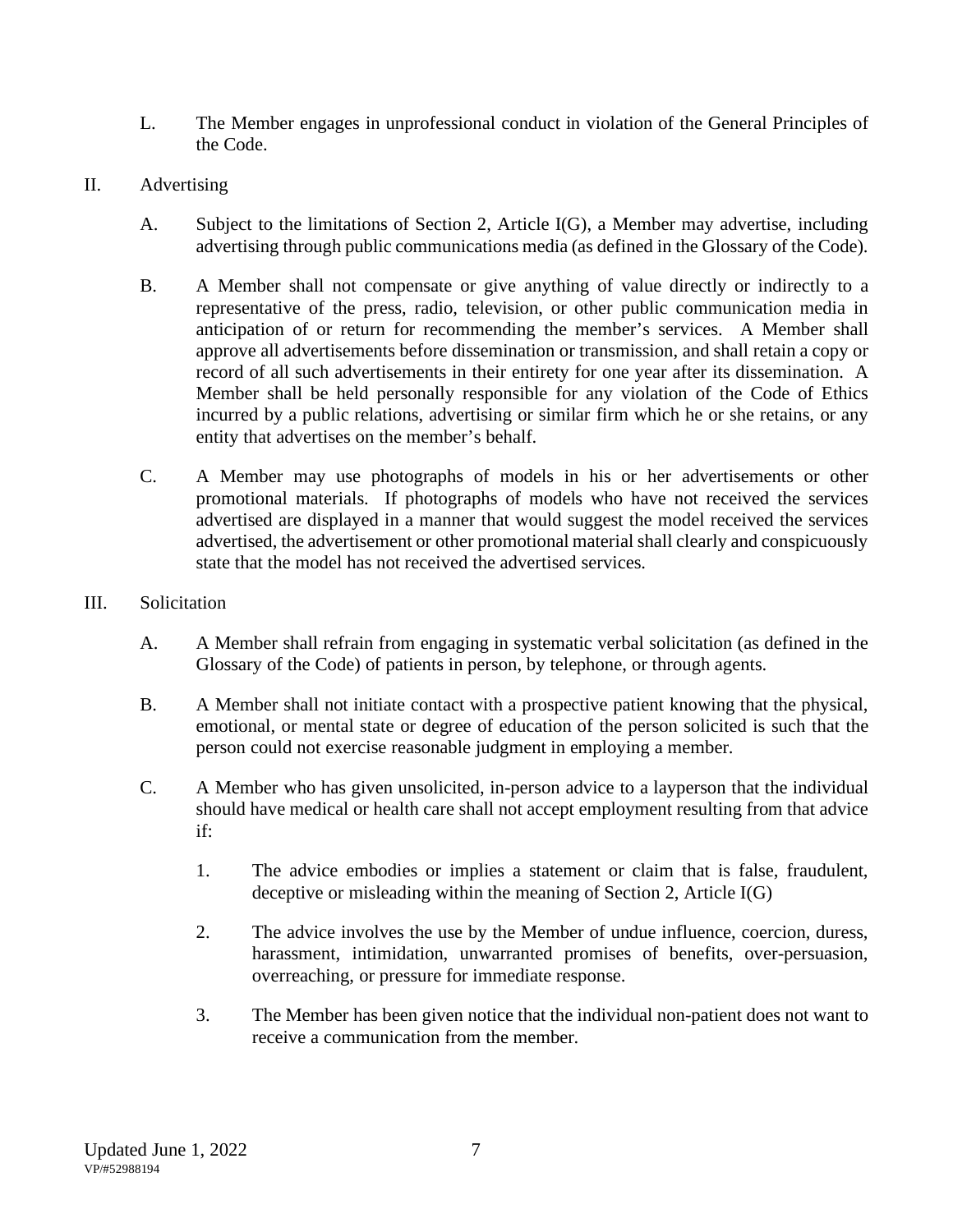## IV. Expert Testimony

It is in the public interest that medical expert testimony be readily available, objective and unbiased. Members have an obligation to testify as expert witnesses when appropriate. However, Members may not accept compensation contingent upon the outcome of the litigation, nor agree to testify in any case where the Member has a conflict of interest (including, without limitation, where the Member is or has been the treating physician for the patient at issue or where the physician has a personal or professional relationship with the patient or plaintiff in the case). Members whose testimony, including testimony as to credentials or qualifications, is false, deceptive, or misleading may be subject to disciplinary action, including expulsion. Further to help limit false, deceptive and/or misleading testimony, Members serving as expert witnesses must:

- 1. Have recent and substantive experience (as defined in the Glossary of the Code) in the area in which they testify, including, without limitation, experience in the relevant subspecialty or the particular procedure performed on the plaintiff;
- 2. Thoroughly review the medical facts and testify to their content fairly, honestly, and impartially;
- 3. Be familiar with the standards of practice prevailing at the time of the occurrence,
- 4. Provide evidence-based testimony regarding the standard of care, citing peer-reviewed plastic surgery literature where possible and identifying personal opinion as such;
- 5. Demonstrate (or be prepared to demonstrate) a causal relationship between an alleged substandard practice and a medical outcome;
- 6. Neither condemn performance that clearly falls within the standard of care in the community nor endorse or condone performance that clearly falls outside of such standard of care; and
- 7. Not testify that a maloccurence is malpractice.
- V. Conflicts of Interest

A Member's clinical judgment and practice must not be affected by economic interest in, commitment to, or benefit from professionally related commercial enterprises or other actual or potential conflicts of interest. Disclosure of professionally-related commercial interests and any other interests that may influence clinical decision-making is required in communications to patients, the public, and colleagues. When a Member's interest conflicts so greatly with the patient's interest as to be incompatible, the Member should make alternative arrangements for the care of the patient.

In the context of Member ownership interest in a commercial venture, the Member has an obligation to disclose the ownership interest to the patient or referring colleagues prior to utilization; the Member's activities must be in strict conformance with the law; and the patient should have free choice to use the Member's facility or therapy or to seek the needed services elsewhere.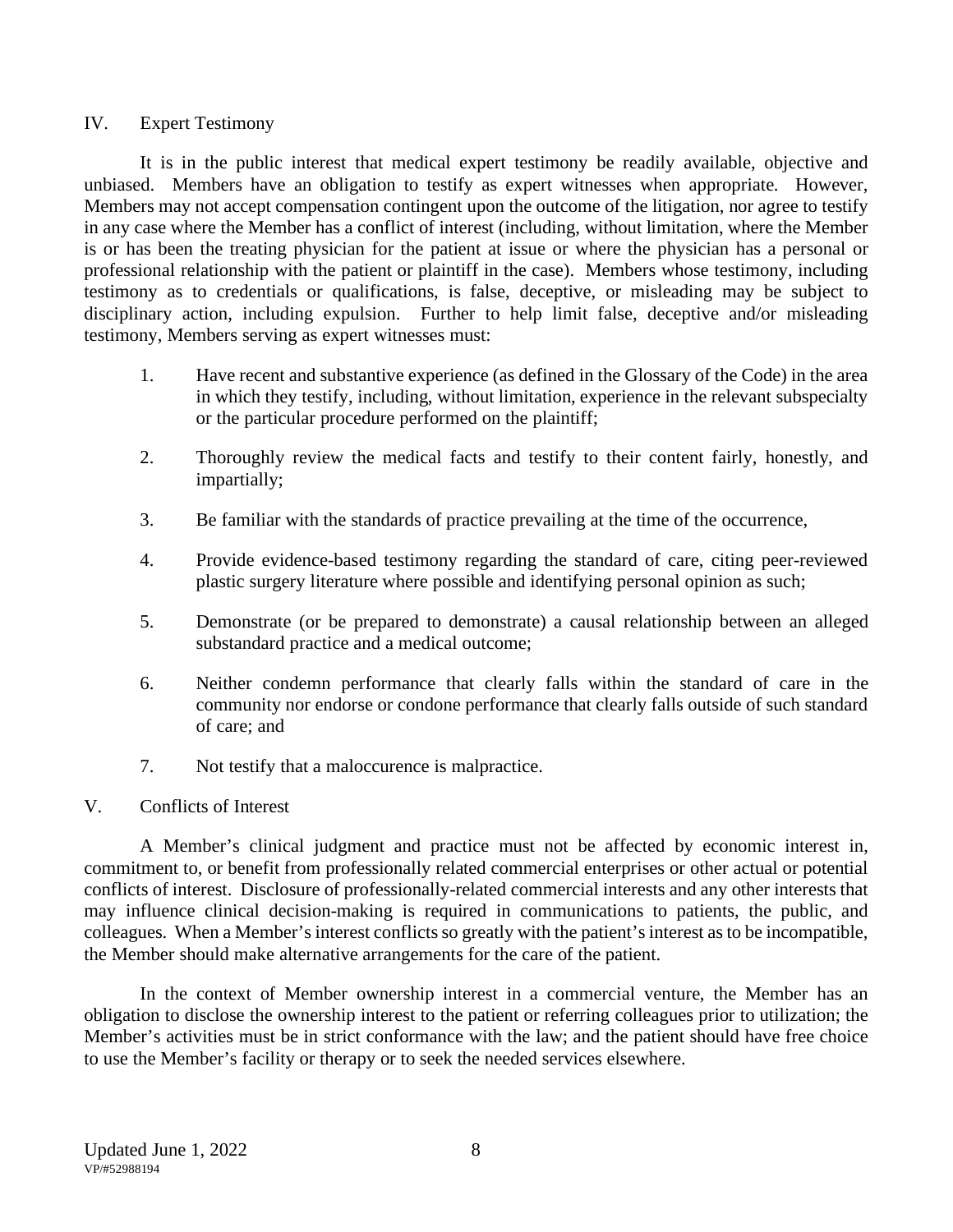# VI. Enforcement

Any Member charged with a violation of any ethical standard set forth herein may be subject to disciplinary measures, including censure, suspension or expulsion, as described in the ASPS Bylaws.

# VII. Glossary

For purposes of this Code and unless the context otherwise requires,

- A. "Electronic Media" includes websites, social media forums, blogs, video streams, discussion boards, digital platforms and any means of communication over the internet or similar virtual technology or networks.
- B. "Private communication" includes any information, written or otherwise, that is disseminated by a Member and not made known to the general public or nor intended to be made known to the general public at the time it was made.
- C. "Procedure" for the purposes of Section 2, Article I(J) of the Code, is defined as a medical service that requires an incision. Examples of services that require an incision include, but are not limited to, facelift, breast augmentation, blepharoplasty and liposuction. Examples of medical services that would not be considered procedures for purposes of Section 2, Article I(J) include, but are not limited to, injections (botulinum toxin, hyaluronic acid), microdermabrasion and other skin surface treatments.
- D. "Public communication" includes any information transmitted orally, in writing, or through Electronic Media, the primary purpose of which is to communicate with the public, or a segment thereof.
- E. "Public communications media" includes, but is not limited to, Electronic Media, television, radio, recorded video or motion picture, telephone, written correspondence, electronic mail/e-mail (other than those which are which are Private Communications), print (i.e. newspaper, magazine, book), marketing materials and branding (i.e. directory, business card, professional announcement card, office sign, letterhead, telephone directory listing or professional notice).
- F. "Recent and substantive experience" means that the Member is familiar with the practice of plastic surgery and the particular procedure performed at the time of the occurrence that is the subject of legal action, was engaged in the practice of plastic surgery for a period of not less than three (3) years prior to the date of the occurrence and has performed the specific procedure in question within three (3) years of the date of being retained as an expert witness.
- G. "Solicitation" is a communication to a specific individual to attract him or her as a patient.